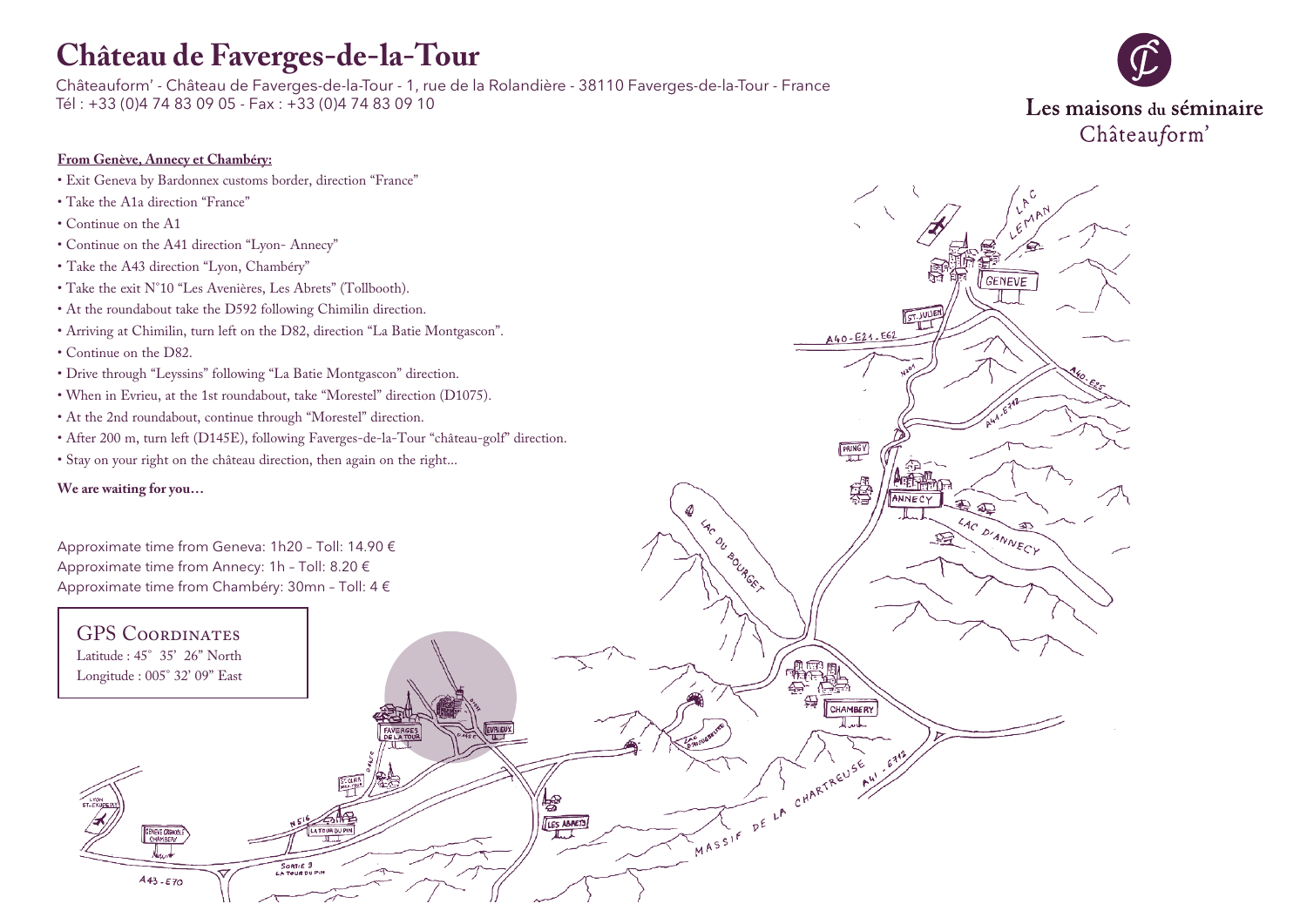### *Château de Faverges-de-la-Tour*

Châteauform' - Château de Faverges-de-la-Tour - 1, rue de la Rolandière - 38110 Faverges-de-la-Tour - France Tél : +33 (0)4 74 83 09 05 - Fax : +33 (0)4 74 83 09 10

Les maisons du séminaire EVRIEUX FAVERGES<br>DE LA TOUR  $\overline{\mathbf{u}}$ . ST. CLAIR LYON ST-EXUPER)  $A43 - E70$ £. LA TOUR DU PIN **GENEVE GRENOBLE** CHAMBERY LYON Negym SORTIE<sub>9</sub> LA TOUR DU PIN  $A43 - E70$ **From Lyon:**  • Follow "Bron, Bourg-en-Bresse, Genève, Saint-Exupéry, Grenoble, Chambéry, Eurexpo" on the A43. • Continue along the A43, towards "Chambéry" until junction 9.1 "Tour du Pin Est" (Toll).  $\sqrt{\frac{1}{2}}$ • At the roundabout, take the exit towards "Tour du Pin". • Immediately after, take the first road on the right, "Route de Ferrossière". Extra • Continue for 1.2km and take a left onto the D2 "Route du stade" at the give way sign. • Continue for 1.3km, and at the second set of traffic lights, take a right onto «Avenue du stade" (D1516). • Then turn left when you reach the church on "Route de Faverges" (D145C) towards "Faverges de la Tour". GPS COORDINATES • At "Faverges-de-la-Tour", continue straight on, through the village as Latitude : 45° 35' 26" North far as the schools, the post office and the town hall, and our door will be Longitude : 005° 32' 09" Eastopposite you **We're waiting for you...** 

Travel time: 50 mins – Toll: 5.60  $\in$